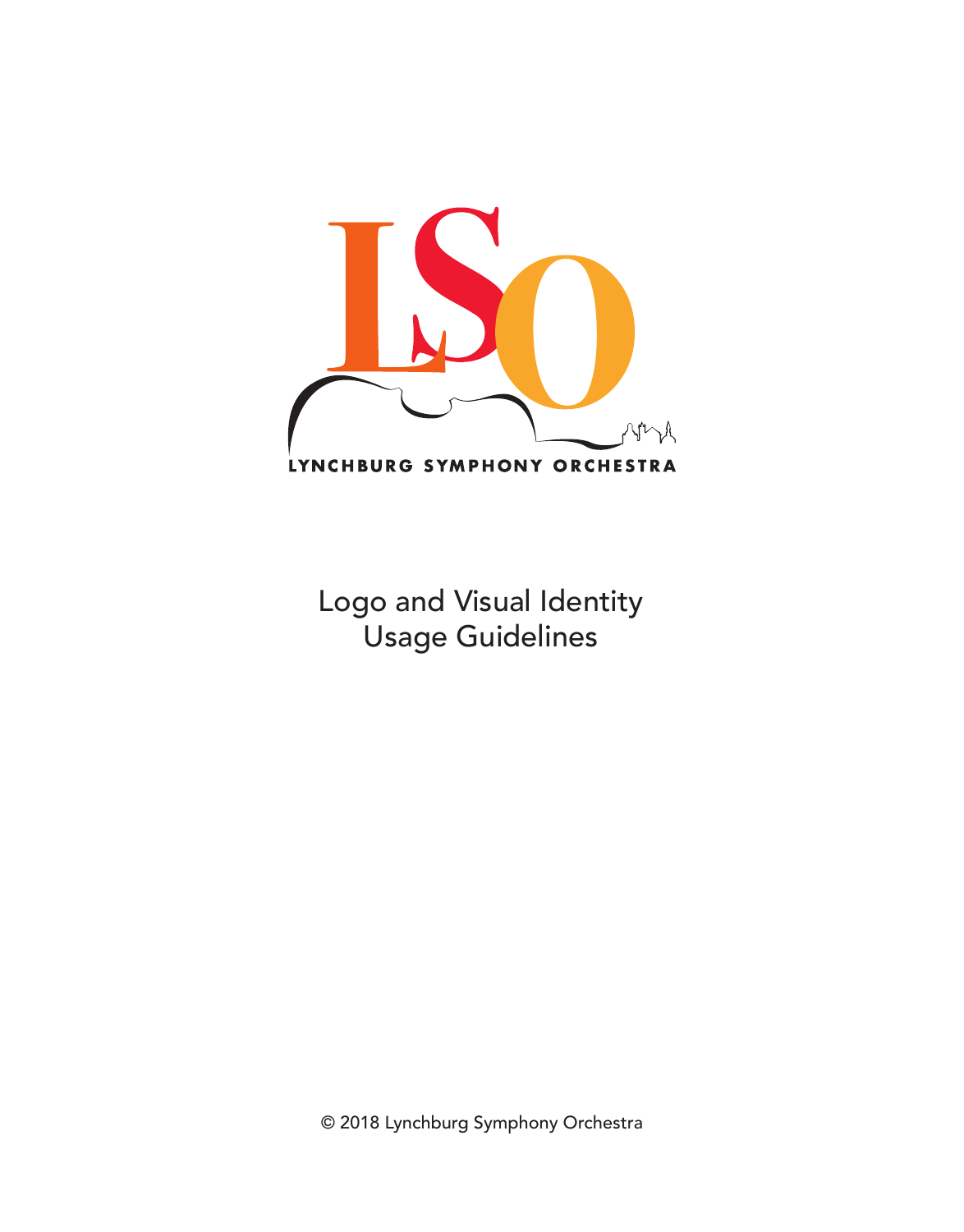### General Guidelines

The Lynchburg Symphony Orchestra logo is comprised of the LSO lettering, cello and title wording. Use of the Lynchburg Symphony Orchestra logo must follow the guidelines in this document. Any other use or derivation of the logo and/or its various elements is prohibited.

Questions about logo use should be directed to the LSO at the contact email address or phone number listed below.

- The LSO logo may only be used for official business, including LSO-approved advertising, promotion, and by news media. Companies, individuals and organizations seeking to use the LSO logo must first request permission.
- Placement of the logo on non-LSO materials (physical or digital) does not constitute an association or sponsorship between the LSO and entities that use the logo.
- The logo may not be used to suggest or imply that the LSO endorses any product, company, individual, cause or organization.
- The logo may not be used to raise funds for any entities outside the Lynchburg Symphony Orchestra.
- Only an official version of the logo may be used. Contact the LSO office for file formats not provided on the website.
- The logo may not be used on merchandise other than that sponsored by the Lynchburg Symphony Orchestra.
- When using the logo, ensure it is not crowded by text or other graphic elements.
- Do not add other graphic elements to the logo. It must be used as designed.

#### Lynchburg Symphony Orchestra

621 Court Street Lynchburg, VA 24504

Email: LSO@Ntelos.net

Phone: (434) 845-6604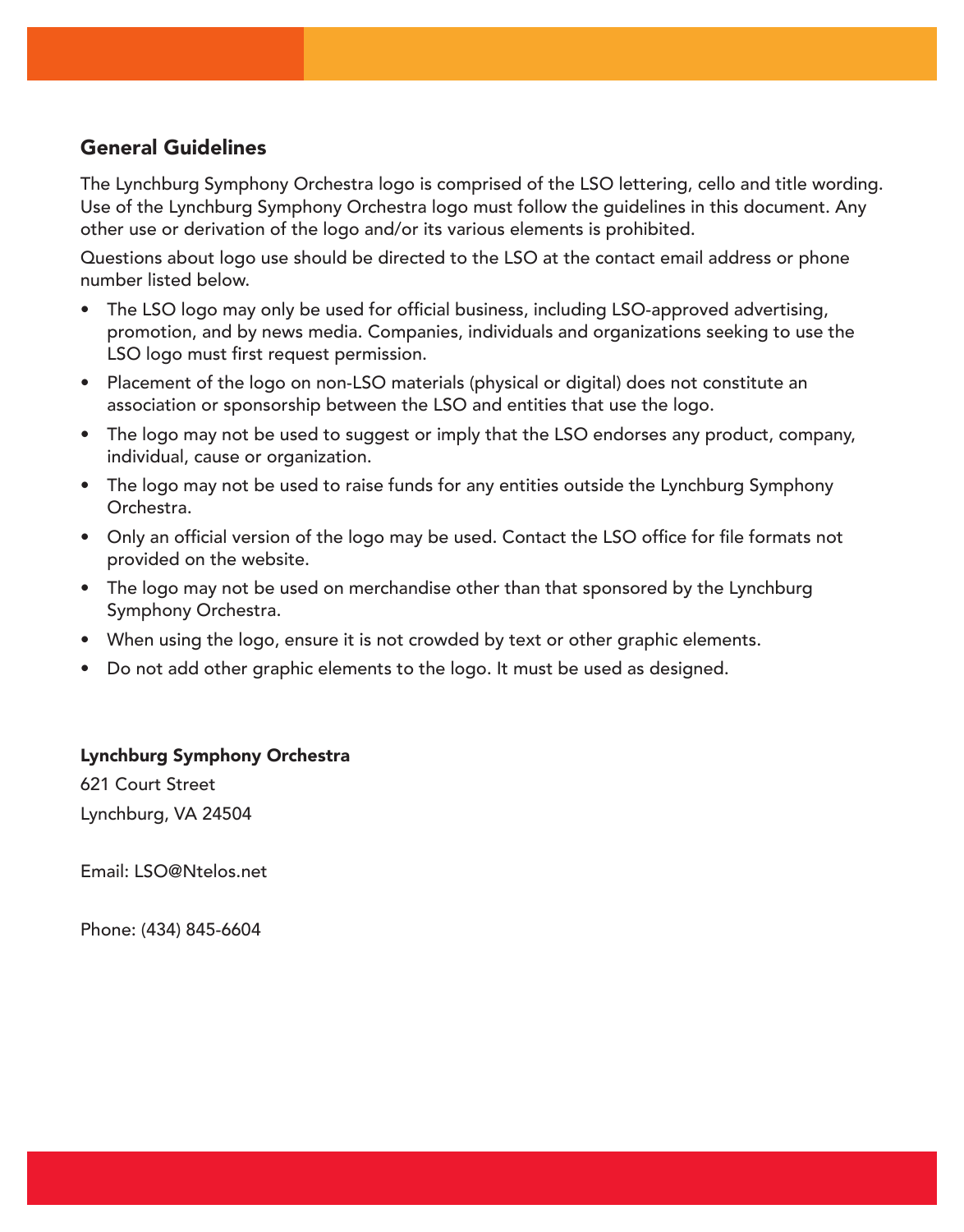### Logo Elements & Placement

Elements in the Lynchburg Symphony Orchestra logo are illustrated below. Users may not substitute other fonts, alter the logo colors, or change the placement of logo elements.

For color printing, the logo must be displayed in the three colors indicated. Use of other colors for the logo is not permitted.

### Font

Lynchburg Symphony Orchestra — Futura Bold



# LSO Colors

L (dark orange) — C=0 M=70 Y=100 K=0

S (red) — C=0 M=100 Y=90 K=0

O (light orange) — C=0 M=35 Y=85 K=0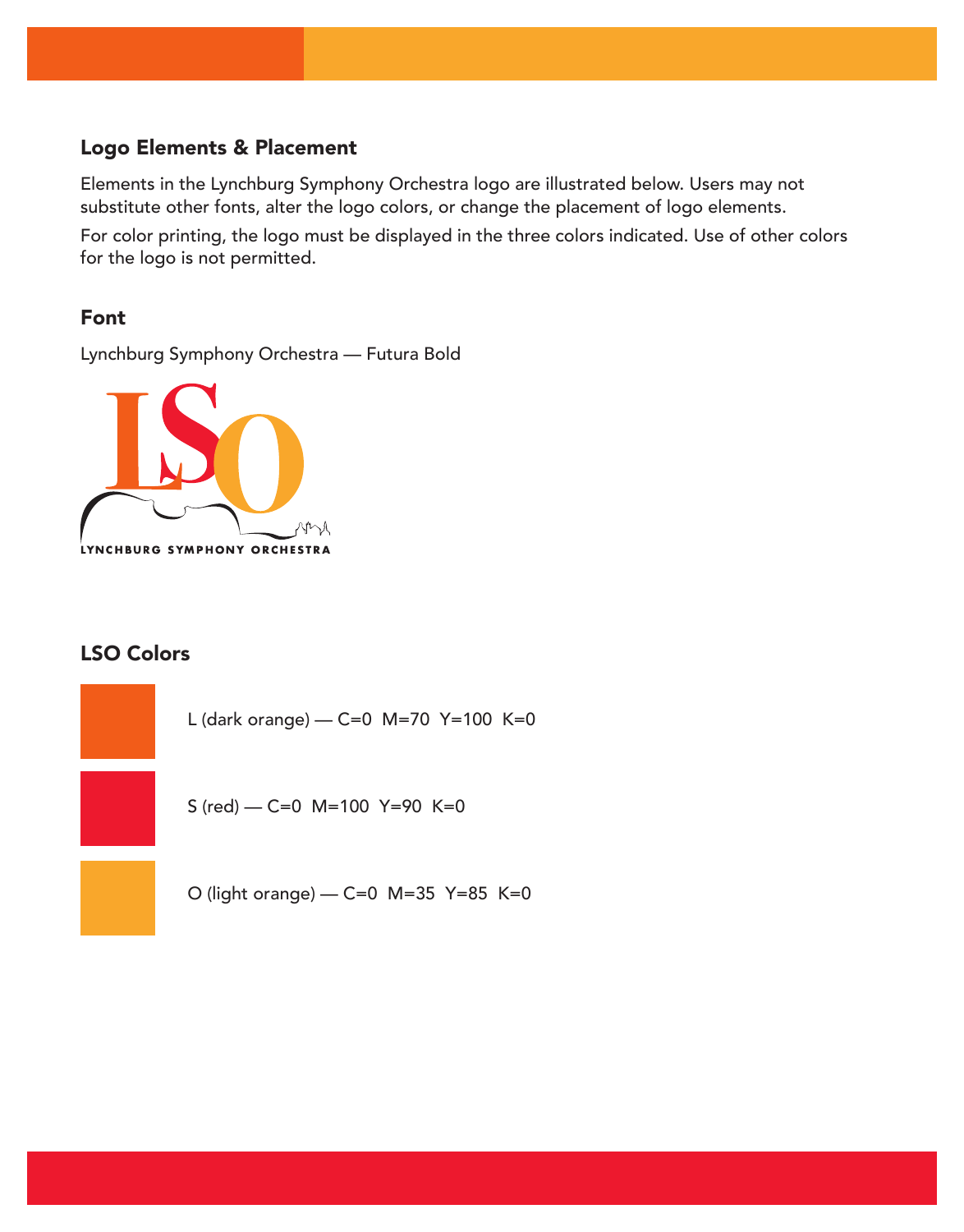## Approved Uses of Logo Versions

Use of any other background color than those illustrated here must have a high level of contrast with the three logo colors, while not conflicting with the three colors. Only the cello and title wording may be used without the LSO lettering, but they must be used together. The proportions of all elements in any use of the logo must remain as illustrated. The components of the logo must be enlarged or reduced as a unit. See the next page for prohibited uses of the logo.





Color LSO with white cello and title (on black background only)



White entirely (on black or dark solid background only)



Gray scale LSO with black cello and title (on white background only)



Black cello and title (on white or very light solid background only)

AMA LYNCHBURG SYMPHONY ORCHESTRA

White cello and title (on black or dark solid background only)